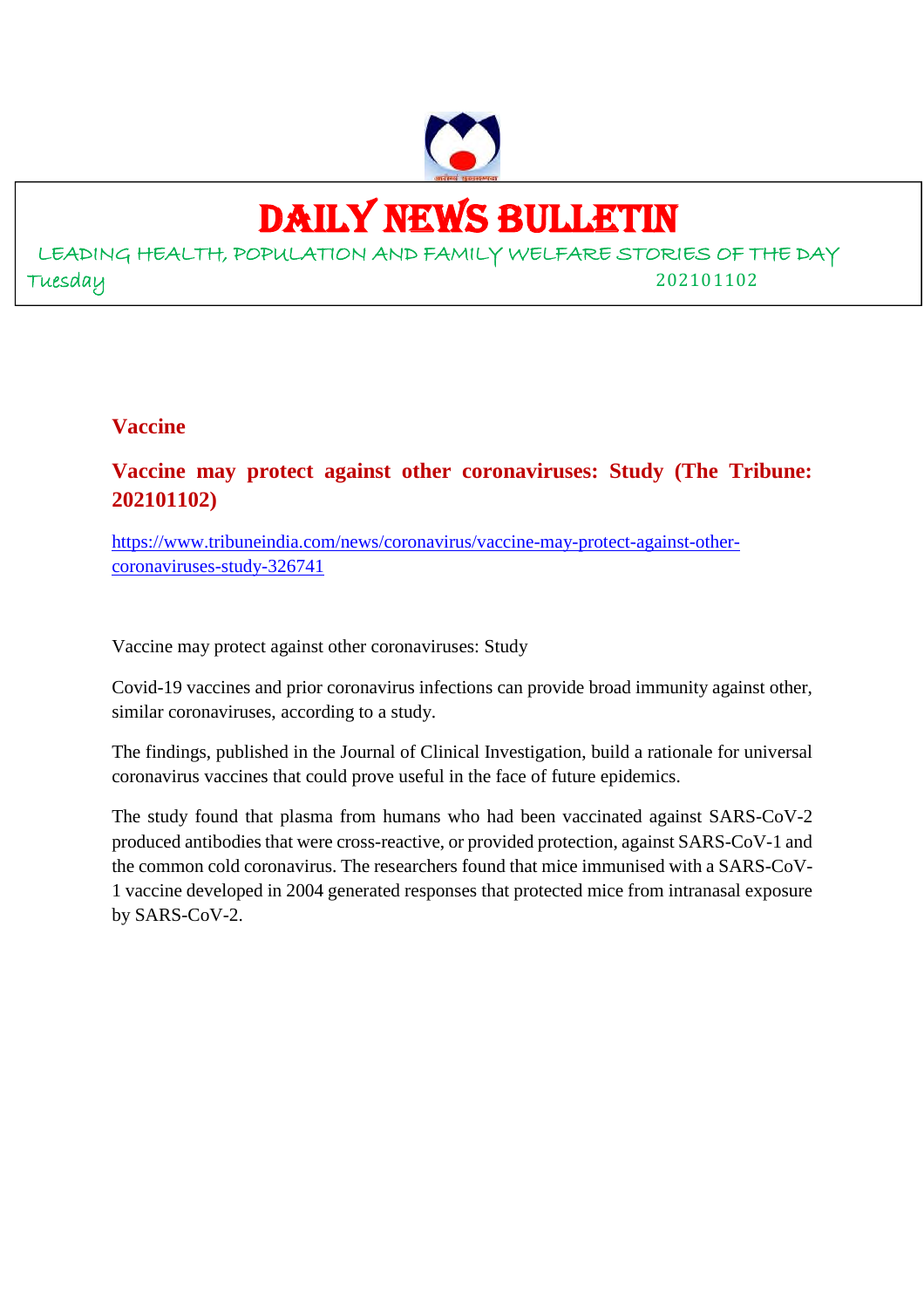

# **Daily Covid cases**

# **Daily Covid cases in country lowest in almost 9 months (The Tribune: 202101102)**

https://www.tribuneindia.com/news/nation/daily-covid-cases-in-country-lowest-in-almost-9 months-333318

India added 10,423 new coronavirus cases, the lowest in 259 days, while the active cases declined to 1,53,776, the lowest in 250 days, according to the Union Health Ministry data updated on Tuesday.

With the fresh cases, India's Covid tally climbed to 3,42,96,237.

The death toll climbed to 4,58,880 with 443 fresh fatalities, according to the data updated at 8 am.

The daily rise in new coronavirus infections has been below 20,000 for 25 straight days and less than 50,000 daily new cases have been reported for 128 consecutive days now.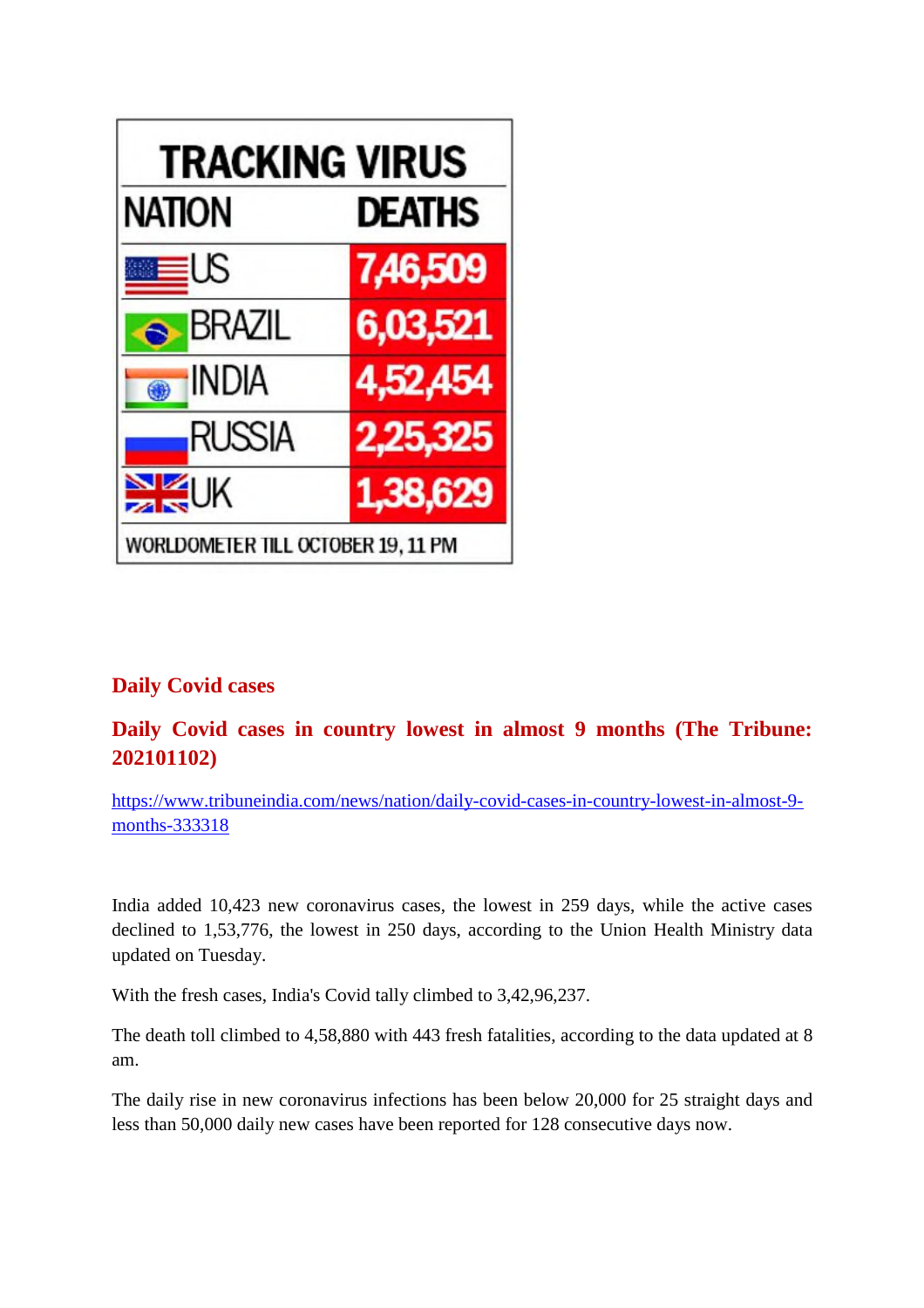The active cases comprise 0.45 per cent of the total infections, the lowest since March 2020, while the national Covid recovery rate was recorded at 98.21 per cent, the highest since March 2020, the ministry said.

A decline of 5,041 cases has been recorded in the active Covid caseload in a span of 24 hours.

The daily positivity rate was recorded at 1.03 per cent. It has been less than two per cent for last 29 days. The weekly positivity rate was also recorded at 1.16 per cent. It has been below two per cent for the last 39 days, according to the ministry.

The number of people who have recuperated from the disease surged to 3,36,83,581, while the case fatality rate was recorded at 1.34 per cent.

The cumulative doses administered in the country so far under the nationwide Covid vaccination drive has exceeded 106.85 crore.

The 443 new fatalities include 368 from Kerala, 20 from Tamil Nadu and 10 from Maharashtra. Kerala has been reconciling covid deaths for the past few days.

Of the 368 deaths in Kerala, 78 were reported over the last few days, 232 were those which were not confirmed until June 18 last year due to lack of adequate documentation and 58 were designated as Covid deaths after receiving appeals based on the new guidelines of the Centre and Supreme Court directions, a state government release said on Monday.

A total of 4,58,880 deaths have been reported so far in the country including 1,40,226 from Maharashtra, 38,084 from Karnataka, 36,136 from Tamil Nadu, 32,049 from Kerala, 25,091 from Delhi, 22,900 from Uttar Pradesh and 19,149 from West Bengal. PTI

# **Covaxin (The Asian Age: 202101102)**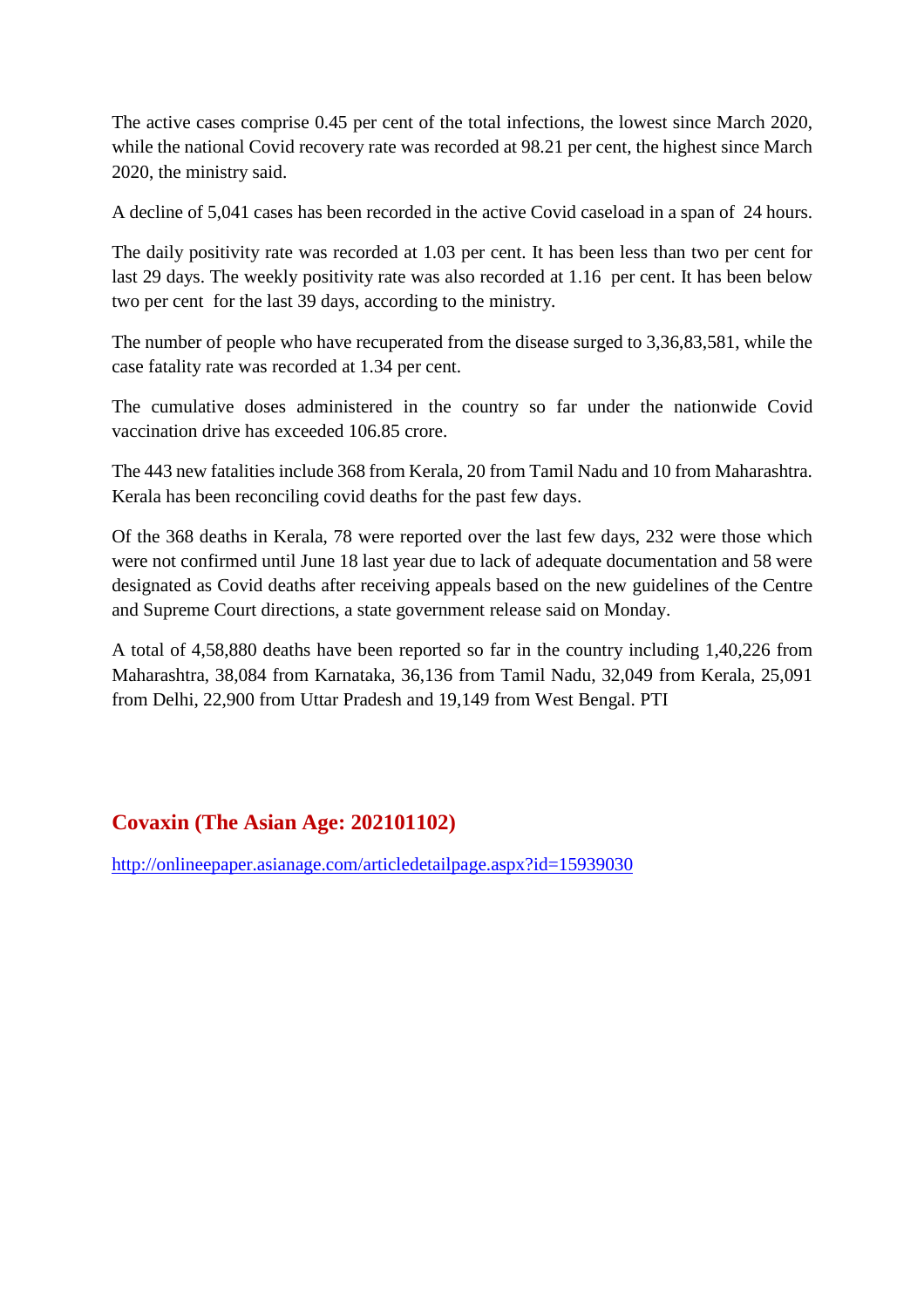# **Covaxin gets Aussie nod; 5** more nations accept CoWin

**AGE CORRESPONDENT** NEW DELHI, NOV. 1

In a big boost to India's indigenously developed and manufactured Covid vaccine Covaxin, Australia on Monday announced that Covaxin would be recognised by it for travel to Australia for purposes of "establishing a traveller's vaccination status". The decision was<br>taken by the Therapeutic Goods Administration of Australia's health department. Prime Minister Narendra Modi hailed Australia's decision and expressed his thanks to Prime Minister Scott Morrison.

Mr Modi tweeted: "I thank my dear friend @ScottMorrisonMP for Australia's recognition of India's Covaxin.

This came as the external affairs ministry announced that there had been "five more recogni-<br>tions for India's CoWin vaccination certificate, including from Estonia, Kyrgyzstan, State of Palestine, Mauritius and Mongolia".



# **New Cases (The Asian Age: 202101102)**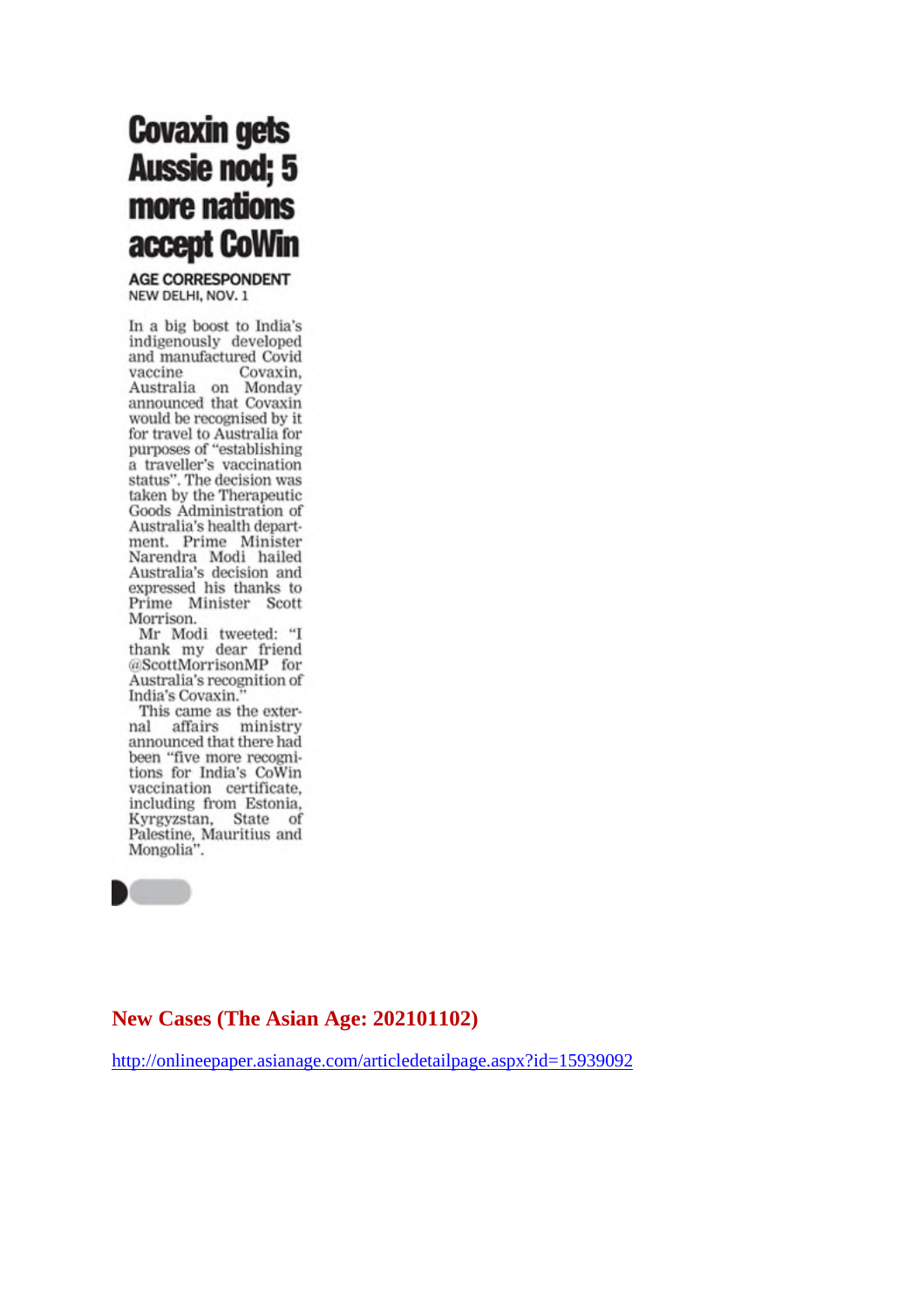# India sees 12,514 Covid cases, 251 deaths

### AGE CORRESPONDENT with agency inputs NEW DELHI, NOV.1

With 12,514 people testing positive for coronavirus in a day, India's total tally of Covid-19 cases has gone up to 3,42,85,814 while the active cases has come down to 1,58,817, the<br>lowest in 248 days. The death toll has climbed to 4,58,437 with 251

fresh fatalities reported in the last 24 hours.

The global death toll from Covid-19 has<br>topped 5 million, with the United States, the Union. European Britain, and Brazil-all upper-middle or highincome countries which account for oneeighth of the world's population—logging days and<br>nearly half of all 50,000 for<br>reported deaths. The tive days.

US alone has recorded over 7,40,000 deaths, more than any other nation.

Of the 251 new fatalities reported in India. 167 are from Kerala and 20 from Maharashtra. The daily rise in new coronavirus infection in India has been below  $20,000$  for  $24$  straight days and less than 50,000 for 127 consecu-

# **Ayurveda (The Asian Age: 202101102)**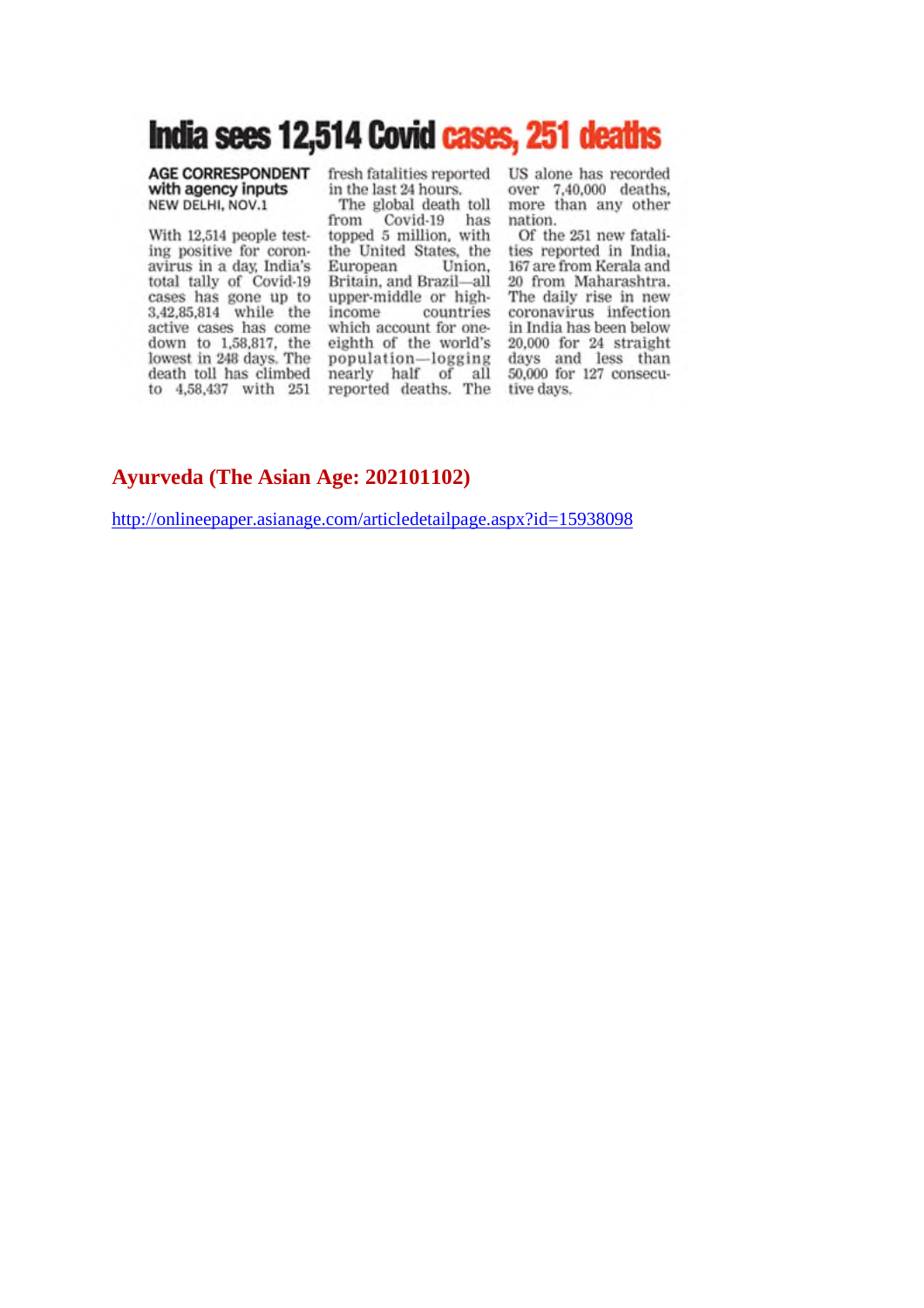

## **EBRATING AYU** E. H

ON THE OCCASION OF WORLD AYURVEDA DAY, HERE'S A LOOK AT THIS ANCIENT INDIAN SYSTEM OF MEDICINE WHICH WAS ONCE MUCH-REVERED, AND IS NOW COMING INTO ITS OWN AGAIN AFTER YEARS OF NEGLECT

**SWATI SHARMA**<br>
THE ASIAN AGE TO the strengths of Ayurvedia Day is to focus on the<br>
tor Richard Gere started meditating at principles, and to work towards reduced<br>
the age of 24. He has said that it's a cre- den of diseas

is very helpful."<br>
"'Ayurveda was kept alive through the years by<br>
"'Ayurveda was kept alive throughology and sci-<br>
energation passing on its methodology and sci-<br>
entific knowledge to the next. Today, the youth is<br>
well-

for a healing process causes.<br>Wrote, Actress Shilpa Shetty is a great admirer and advocate of Ayurveda as well, and has customised her<br>diet plans according to its principles.<br>TURN TO PAGE 13

play since *caus*, ine objective is to<br>not consider the strengths of Ayurveda<br>and its unique treatment principles, and<br>to work towards reducing the burden of<br>disease and related mortality by<br>utilising the potential of Ayur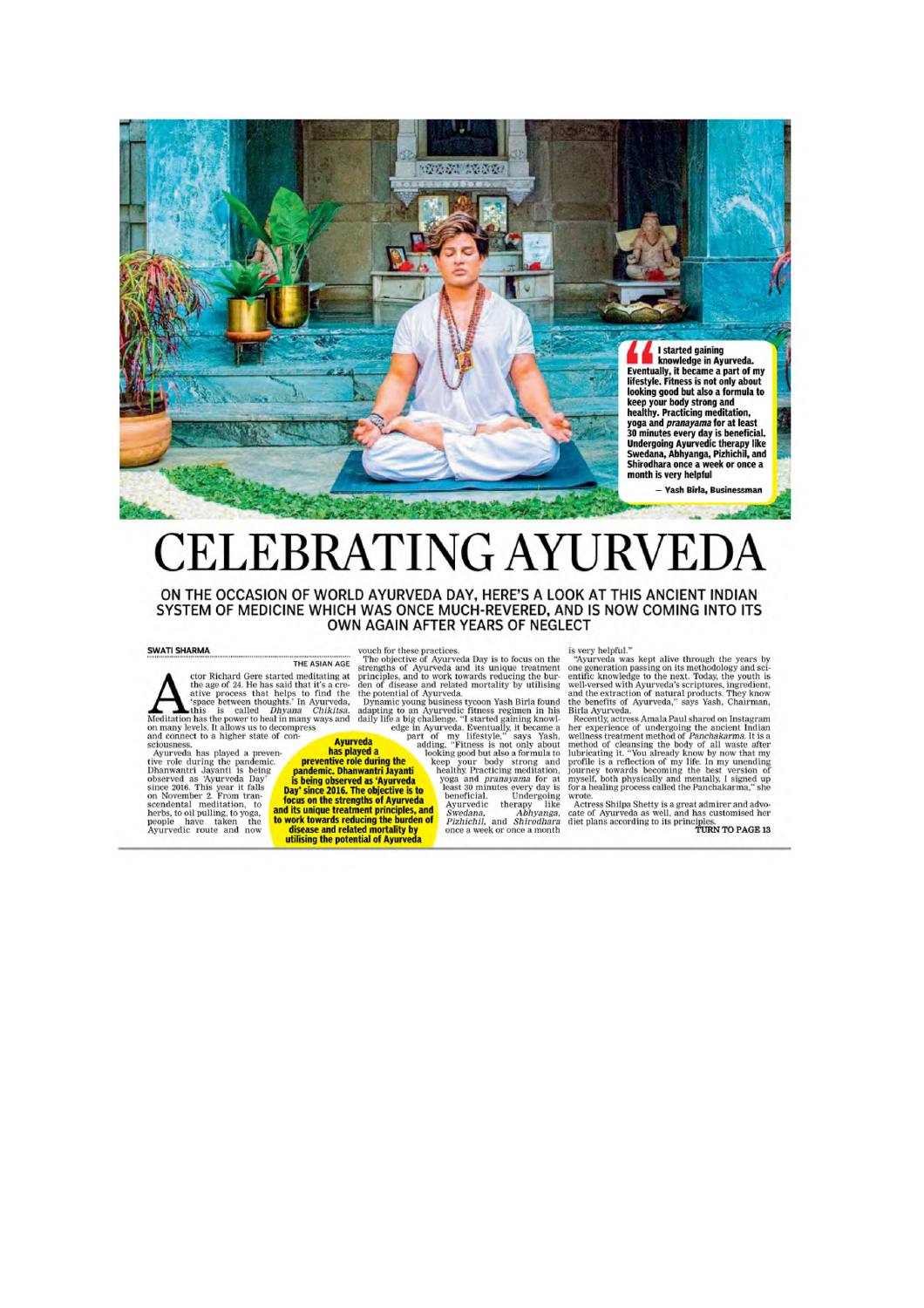# **Skincare (The Asian Age: 202101102)**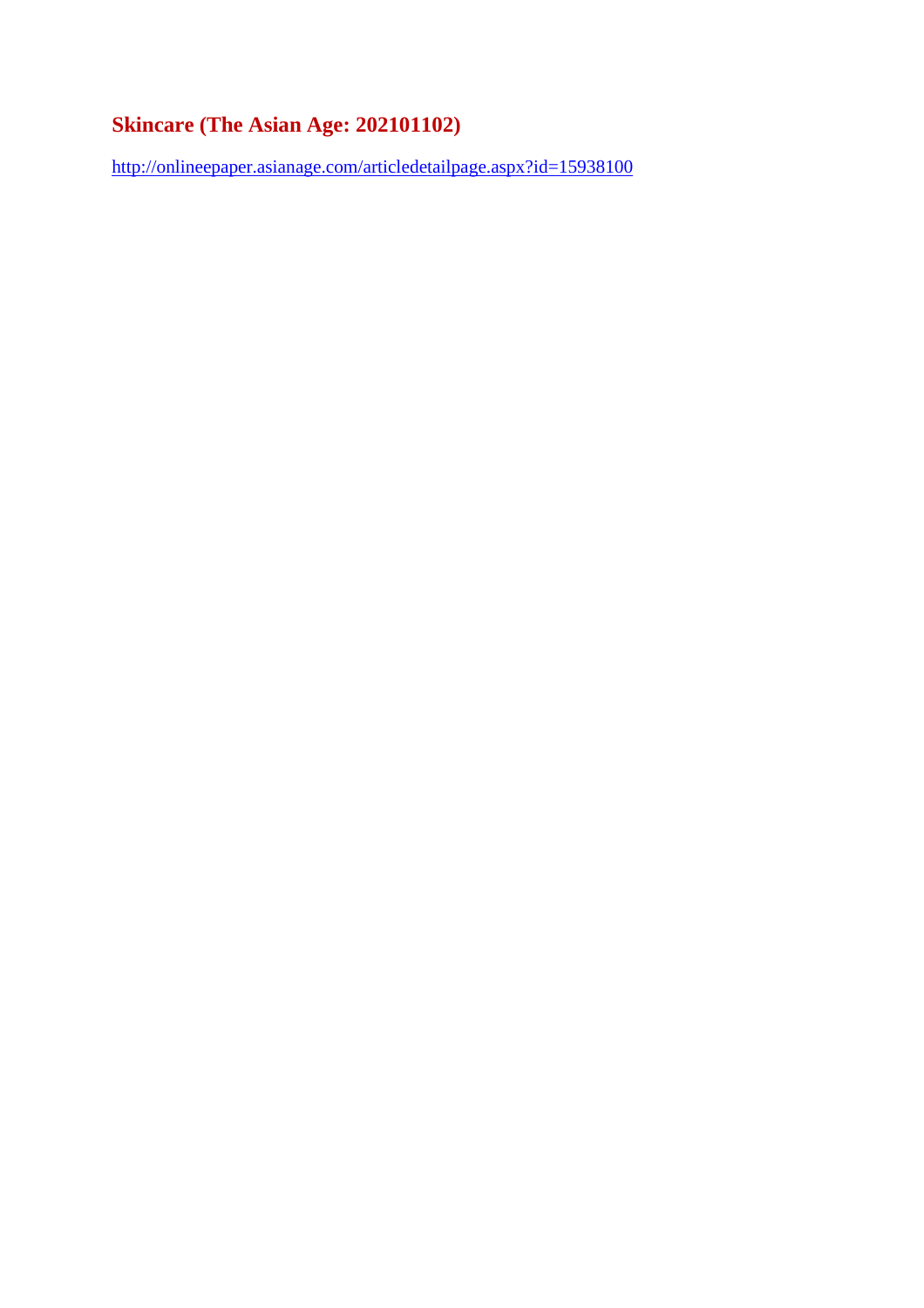# 'Skinfluencers' may lack medical knowledge

Skin care influencers recommend a solution and a product for every problem. From daily routines to ingredients, many people are increasingly turning to social media for guidance. But experts warn against product placement and a lack of medical expertise

#### **WERONIKA PENESHKO**

Whether you have dry, scaly<br>scale that a spot that's sort of<br>answer for every skin concern<br>online. A new host of "skinflu-<br>energy" skin concern<br>energy" are offering to help — and<br>may have a product they suggest<br>ating too.

arbive videos conline—even thought and<br>very few of the influencers actually have any specialist training.<br>The same synchrometers actually shown a widely discussed question and some creans. One are some and some cream. US

seems to suggest they are meeting a<br>neems to suggest they are meeting a<br>perih dermatologist and author<br>Yael Adler is critical, however. Ti is<br>noted and important to deal with in<br>more mature about that, " she says, but "ski

Adler, who also has

her own<br>Instagram chanmstagram cham<br>nel, gives<br>patients indi-<br>vidualized<br>advice —<br>but she<br>draws the<br>line at makCREDIT: DPA

For case<br>on-<br>tions in public. "As a doctor, I'm not<br>allowed to do that at all. And you<br>can't give blanket product recom-<br>mendations – you have to look at<br>and advise each skin individually<br>and preferably the whole person,"<br>

skin problem to head to a dermatologist, they say<br>also a dermatologist, they say to a dermatologist, the influence: But she sees hereal<br>meet is a trained chemist and<br>more as an advisor. "What we really<br>need is more transpa

**Food for skincare** Can your diet AGE CORRESPONDENT help you work off those

53

skincare issues that you

**AGE CORRESPONDENT**<br> **METALLY TO THE STATE OF THE WARD WARD WARD WARD SO SO THE SURFACTION SO SO THE SURFACT SOUT SOME THAT MOVE that the may be it is time to pay attention to your detition for the Surfact and the accordin** 

### **OILY SKIN AND ACNE**

**OILY SKIN AND ACHE**<br>The only natural to crave carb-<br>rich food during winters, such as pasta, by<br>each of crave carbing in the same such and sugar. But all that extra<br>richness' (read sugar and masum) will cause game from<br>ca out the winter.

#### **WINTER'S DRY SKIN**

 $\begin{array}{c} \mbox{Dry skin is one of}\\ \mbox{the most com-}\\ \mbox{m\ o\ n\ l\ y}\\ \mbox{experi-} \end{array}$ 

enced skincare problems during winter. According to<br>experts, it could be because<br>besides losing out on essential<br>Vitamin D because there's less<br>exposure to the sun, comfort<br>frost proposition for the sun, comfort<br>because th by eating more eggs, oily fish,<br>red meat and mushrooms.

#### **WRINKLES AND LINES**

WRINKLES AND LINES come on, it<br>is then winkles come on, it<br>is time to turn to a vitamin like<br>vitamin C to increase the pro-<br>gene is what adds to the plump of collagen, for collagen<br>gen is what adds to the plump solar signa

# **PAINFUL, ITCHY BREAKOUTS<br>ON DRY, TIGHT SKIN**

**ON DRY, TIGHT SKIN**<br>Rosace, a condition where<br>gosee, a condition where<br>your skin breaks out into sore-<br>ness, which dries out and later<br>turns reed and is soon followed<br>by bumpiness that spreads<br>across the chinal and the ne



THE POINT MANY INC. THE POINT OF THE POINT ON THAT WILL POINT THAT WILL BE A MANY INC. THE RANGE OF SACTOR OF SCHOOL SAME PROBABLY AND THE V ADVISE ANY ONE CHAPTER STAND THE V ADVISE AND THEY ADVISE AND THE V ADVISE AND TH regular customers guar customers."<br>
Consumer experts<br>
see positive and<br>
negative aspects<br>
in the slew of<br>
skinfluencers<br>
and share

around.<br>
"In the case of<br>
influencers,<br>
the question

during the winters? Apparently, it does

says

Daniela

**EXAMPLE THE WRINKLES**<br> **EXAMPLE THE WRINKLES**<br>
COME ON, IT IS TIME TO<br>
INCREASE THE PRODUCTION OF<br>
INCREASE THE PRODUCTION<br>
ADDS TO THE PLUMP LOOK OF THE<br>
ADDS TO THE PLUMP LOOK OF THE<br>
TURE AGEING, TAKING MINERALS ARE<br>
J



chemist kerstim Etters, and a succeeding to Daniela<br>Hubloher, a medical expert at a con-<br>sumer advice centre, it is also good<br>sumer advice centre, it is also good<br>and then recommend them to oth-<br>ers based on their experie

arises  $\frac{a}{\text{as}}$  t<br>wha expertise<br>and se

# struggle with especially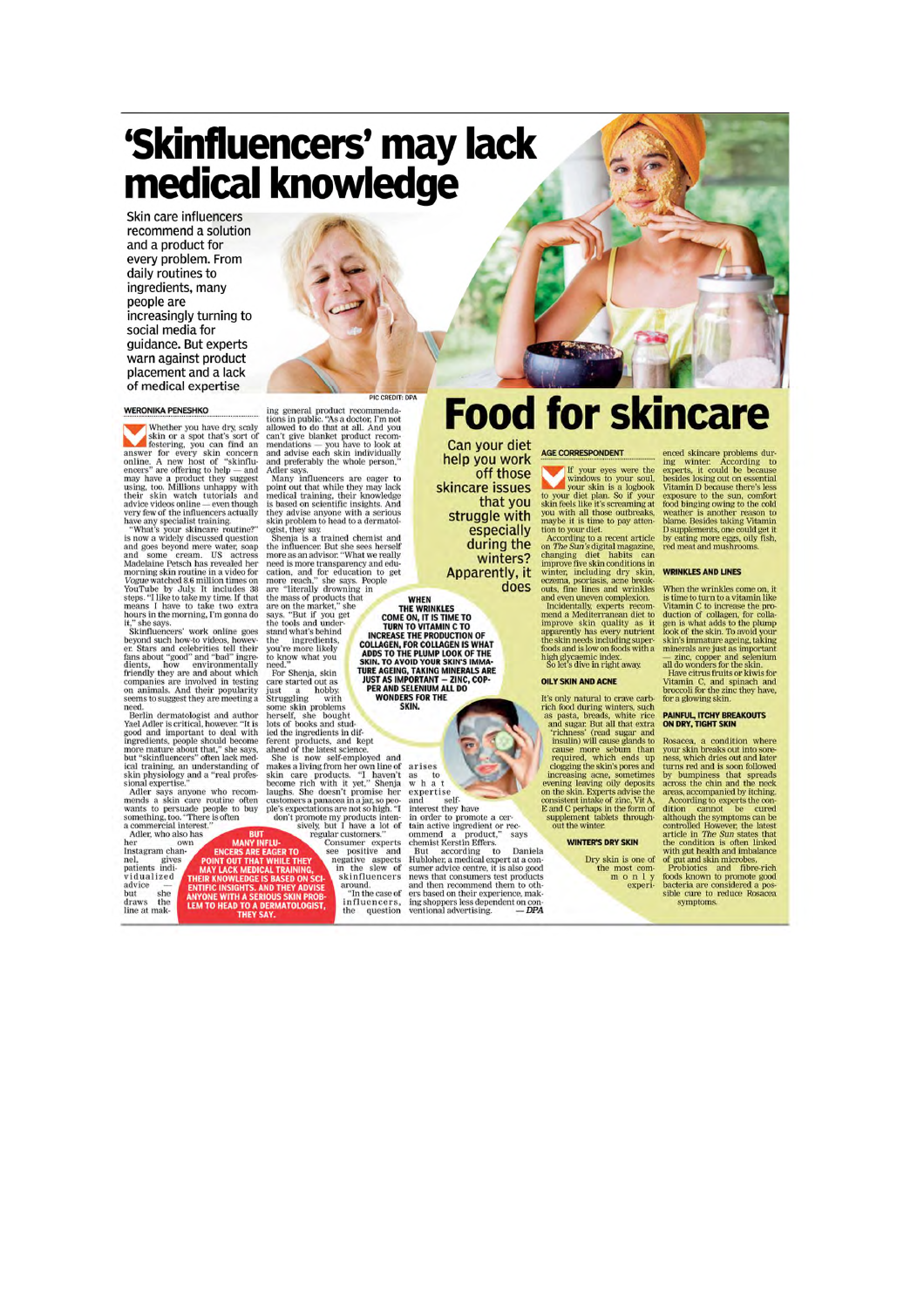# **Acne**

# **Eight reasons why some people get breast acne, and what to do about it (The Indian Express: 202101102)**

https://indianexpress.com/article/lifestyle/health/breast-acne-dos-donts-hygiene-skincare-7602009/

Avoid oil based products, and consult a gynecologist if acne is associated with redness, itching and pain

skincare, skincare tips, skincare tips for acne, breast acne, acne on the breast, acne near the breast, skincare routine, breast acne tips, indian express newsInfection in the breast glands, especially during breastfeeding, may present as acne with redness and pain all around it. (Photo: Getty/Thinkstock)

Just like the skin on your face, the skin around the breast region is also susceptible to acne issues. That is because the skin here and around the nipples has hair follicles, and acne is nothing but infection of the hair follicles, whenever there is excess sebum secretion or excessive sweat, says Dr Amodita Ahuja, consultant obstetrician and gynecologist, and laparoscopic surgeon and infertility specialist.

"If you have acne on any other part of the body, you might get up in the morning and find acne on your breast too," the doctor says, listing some risk factors that may make a person more prone to breast acne. Read on.

ALSO READ |October skincare: Five ways to get glowing, tan-free skin this fall season

## 1. Big breasts

Also known as close set breasts because the size of the breast is so large that they touch each other and there is no space between them. Due to the friction generated, there is increased moisture which increases the chances of acne.

## 2. Tight bras

If the bra is not of proper size and is smaller than actual size then you become more prone to acne due to increased moisture.

### 3. Use of irritants

Irritants like hair removal creams, perfumes, body perspirants, waxing, can cause skin reaction and hence increase the chances of infection and acne.

### 4. Excessive sweating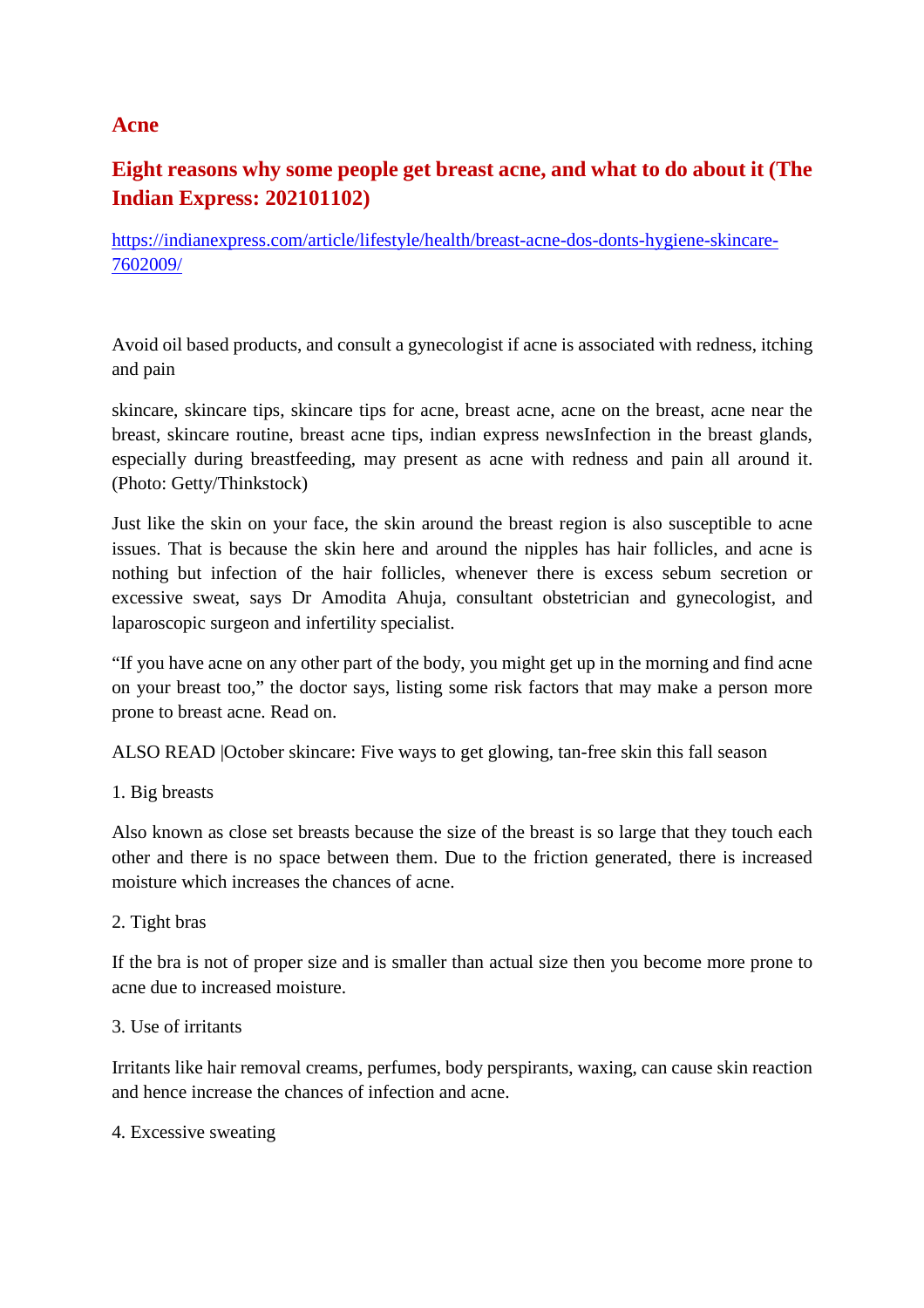If you are a person who sweats a lot or exercises a lot, then there are more chances of clogging of your sebaceous glands, and hence more acne.

skincare, skincare tips, skincare tips for acne, breast acne, acne on the breast, acne near the breast, skincare routine, breast acne tips, indian express news Include more fruits and vegetables in your diet and maintain good personal hygiene. (Photo: Getty/Thinkstock)

5. Hormonal changes

As hormonal changes affect the rest of your body, it also affects your breast. Increases in male hormones in the body can cause excess sebum secretion and acne.

6. Diet

Increased consumption of oily foods or food rich in complex carbohydrates or trans fat can increase your tendency of acne. Such diets also cause weight gain and increased fat deposition on the breast, hence more friction leading to acne.

7. Stress

Stress raises the cortisol production from your body which increases sebum production from the glands and causes acne.

ALSO READ |Here's how physical activities can be beneficial for the skin

8. Infection in the breast glands

Infection in the breast glands, especially during breastfeeding, may present as acne with redness and pain all around it.

"Know what suits your skin. Wear the right size bra. Include more fruits and vegetables in your diet. Maintain good personal hygiene if you are a massive sweater. Maintain a healthy weight and do chest exercises so that your breasts don't sag and are in good size and shape," Dr Ahuja suggests.

Avoid oil based products, and consult a gynecologist if acne is associated with redness, itching and pain. Avoid over-the-counter creams and take treatment only after consultation with the gynecologist or a dermatologist," she adds.

Lucknow News

10 Zika cases confirmed in Kanpur: Govt

Yogi calls Akhilesh's Jinnah remark 'Talibani'; Maya sees SP-BJP ploy in it

Sachin Pilot Cong's women manifesto: Free bus ride, 40% job quota, raise in Asha workers' pay

CLICK HERE FOR MORE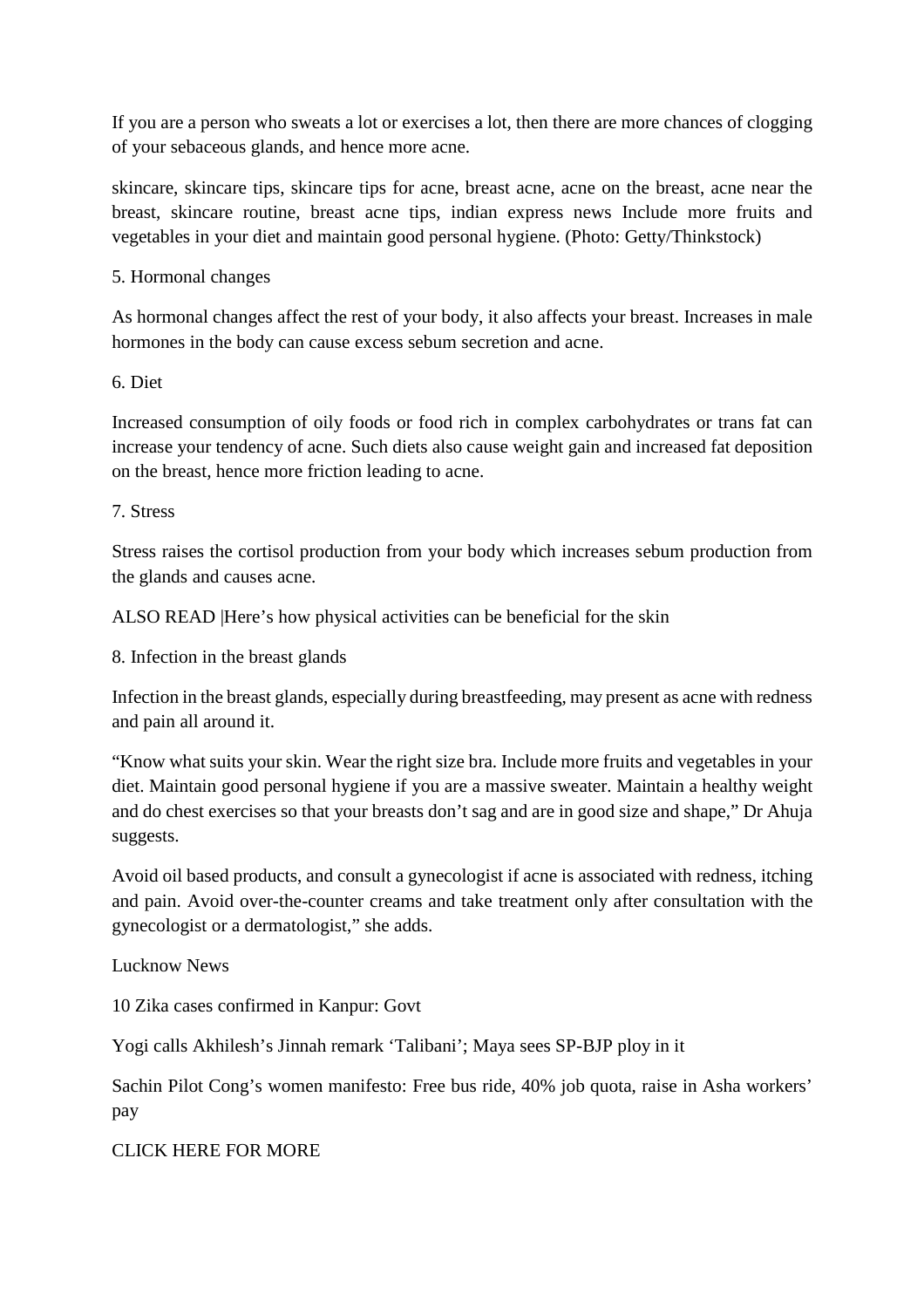For more lifestyle news, follow us on Instagram | Twitter | Facebook and don't miss out on the latest updates!

 $\bigotimes$  The above article is for information purposes only and is not intended to be a substitute for professional medical advice. Always seek the guidance of your doctor or other qualified health professional for any questions you may have regarding your health or a medical condition.

# **COVID-19 | Australia recognises Bharat**

# **COVID-19 | Australia recognises Bharat Biotech's Covaxin(The Indian Express: 202101102)**

https://www.thehindu.com/news/international/australia-recognisescovaxin/article37279937.ece

This will enable travellers fully vaccinated with the vaccine to travel to the country

The Government of Australia has recognised Bharat Biotech's Covaxin.

This recognition from the Therapeutic Goods Administration (TGA) of the Department of Health will enable travellers fully vaccinated with Covaxin to

# **Ayushman Bharat Health Infrastructure Mission**

# **Watch | All about the new Ayushman Bharat Health Infrastructure Mission (The Hindu: 202101102)**

https://www.thehindu.com/news/national/watch-all-about-the-new-ayushman-bharat-healthinfrastructure-mission/article37206015.ece

A video on the new PM Ayushman Bharat Health Infrastructure Mission

Prime Minister Narendra Modi launched the AyushmanBharat Health Infrastructure Mission, aimed at strengthening the country's healthcare infrastructure.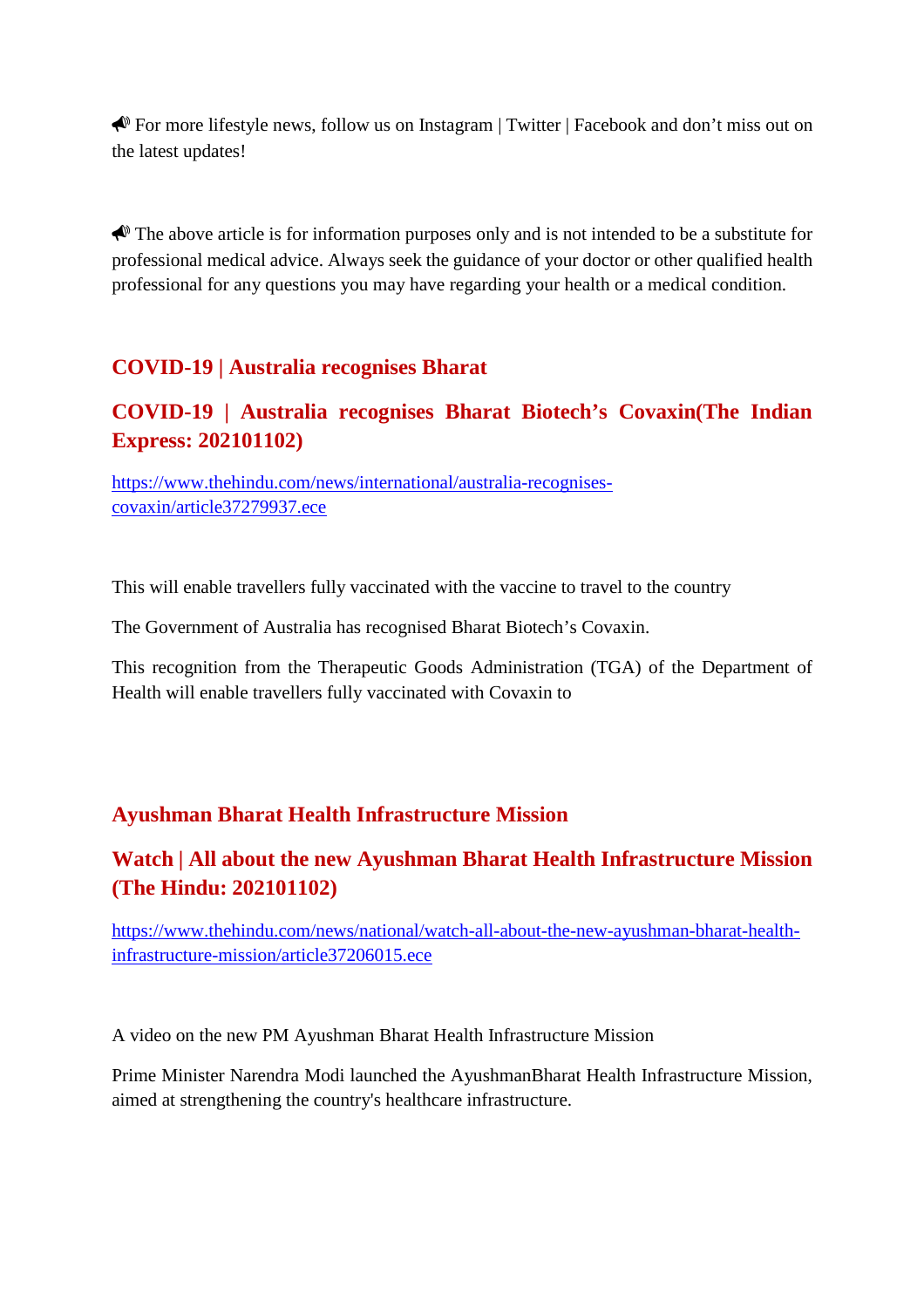Its objective is to fill gaps in public health infrastructure, especially in critical care facilities and primary care in both urban and rural areas. It will provide

# **Nutrition**

# **Getting nutrition back on the school high table (The Hindu: 202101102)**

https://www.thehindu.com/opinion/op-ed/getting-nutrition-back-on-the-school-hightable/article37274550.ece

COVID-19 or otherwise, educational institutions need to ensure that schoolchildren are nurtured and nourished

With COVID-19 cases reducing in the country, several establishments, including schools, are opening again. While the reopening of all schools is on the anvil, the festive season ahead and the fact that children are not yet in the ambit of the vaccination drive are causing apprehension. We, as a society, must focus on the nutrition of children to ensure they are armed with good immunity as they get ready to take on new challenges especially after emerging from the confines of their homes. However, It is important to remember that even before the onset of the COVID-19 pandemic, India was facing significant nutritional challenges. Hence, there is a need to pivot on children's nutrition, using the novel coronavirus pandemic to better understand current nutrition and nutritional requirements for a healthy body and mind.

# **SARS-CoV-2**

# **A reminder from SARS-CoV-2(The Hindu: 202101102)**

https://www.thehindu.com/opinion/op-ed/a-reminder-from-sars-cov-2/article37274221.ece

Provoking nature beyond a point can lead to unimagined and irreversible consequences for human beings

Viruses are one of the most persistent and potent forces of evolution, writes Pranay Lal in his new book, Invisible Empire: The Natural History of Viruses. As SARS-CoV-2 has shown, a virus is a force to be feared. "Everything about viruses is extreme, including perhaps, the reactions they evoke," says Lal as he profiles this abundant life form with the help of photographs, illustrations, anecdotes and paintings. An excerpt from the book: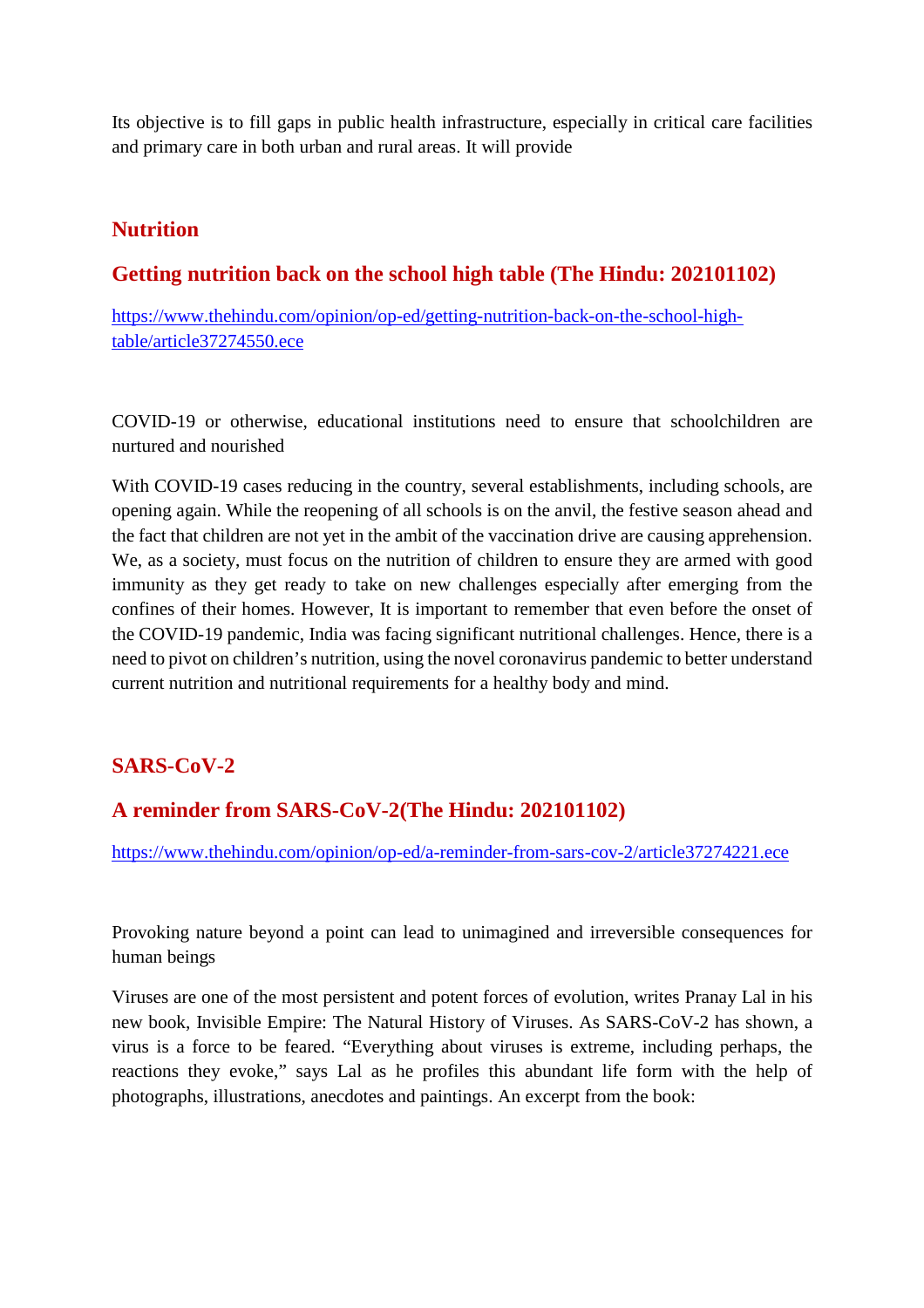Much as we baulk at the idea, we are not unique. The human species, like all other living things, is an amalgam of creatures pieced together, gene by gene, and passed down by different life forms over deep time. Our genes were handed down to us from our ancestral ape, monkey, pig, shrew, gecko, fish, worm, grass, moss and bacterium, with several other creatures in between. Without genetic mutations, there would be no humans or, for that matter, any other life form that we see around us. These mutations — tiny errors in replicating the genetic code — occur randomly each time a cell (or virus) makes copies of itself, thereby becoming the starting point for an unexpected evolutionary journey. A very tiny number of mutations successfully create variation in a population. Natural selection then amplifies traits and creates variants which eventually can evolve into distinct species. These changes could be anything that confers an ability to thrive better in an evolving environment — blending a chameleon more effectively into a forest that is drying up; extending the necks of okapis and gerenuks so they can more easily nibble on the overhanging foliage of tall trees; or simply helping microbes evade a strong immune response and allowing them to attach themselves to a cell.

# **Foodborne diseases**

# **Study finds foodborne diseases protect gut's nervous system (New Kerala: 202101102)**

https://www.newkerala.com/news/2021/156049.htm

Washington, November 1: A new study has found that mice infected with bacteria or parasites develop a unique form of tolerance that is quite unlike the textbook immune response.->-> View it--> https://www.newkerala.com/news/2021/156049.htm

## **Alzheimer's disease**

# **Scientists find medications that reverse Alzheimer's disease (New Kerala: 202101102)**

https://www.newkerala.com/news/2021/156018.htm

Researchers have managed to reverse the symptoms of Alzheimer's disease in mice by administering drugs currently used to treat hypertension and inflammation in human-> View it--> https://www.newkerala.com/news/2021/156018.htm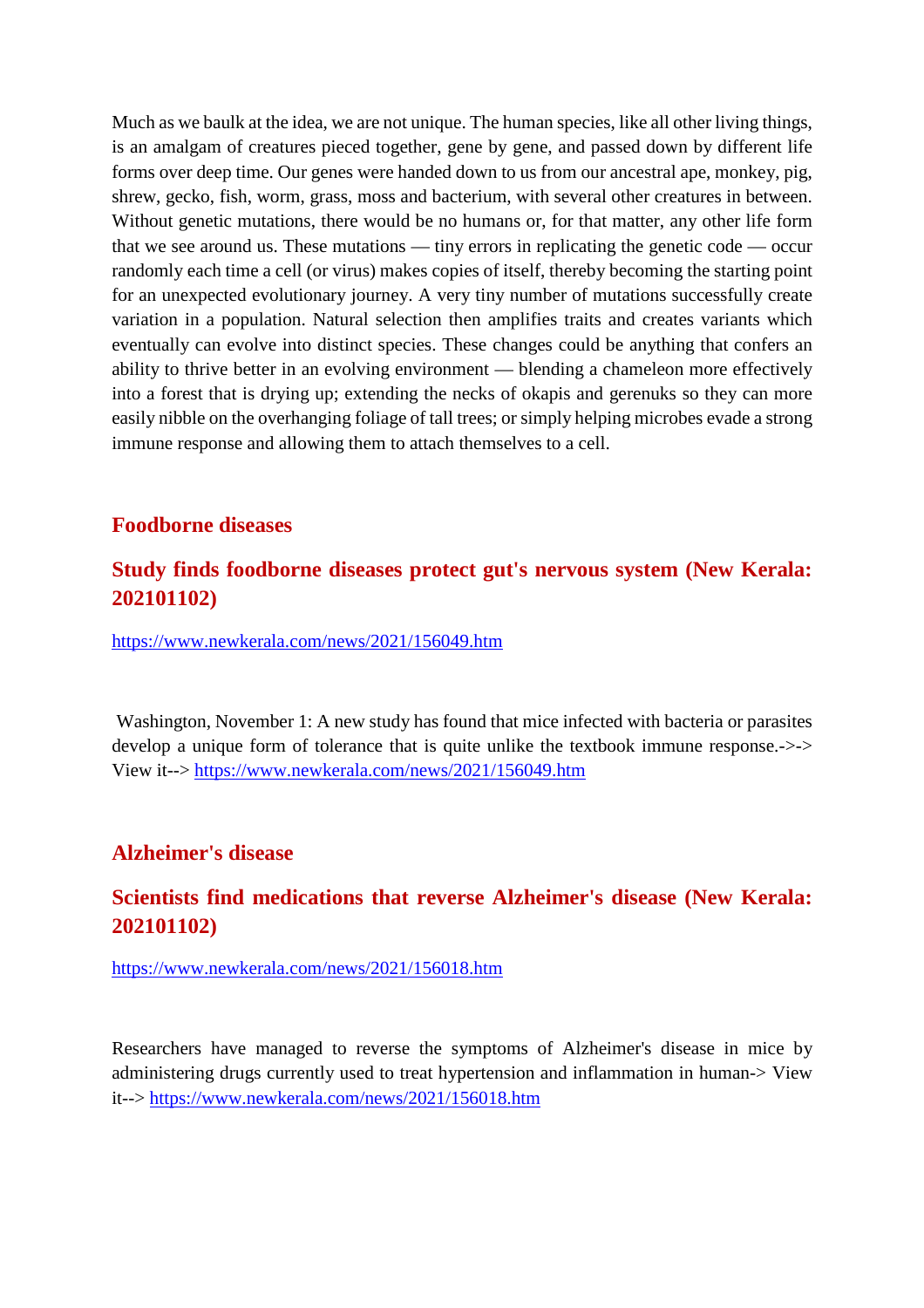# **Respiratory viruses**

# **Sequencing respiratory viruses provides new insight on coinfections (New Kerala: 202101102)**

https://www.newkerala.com/news/2021/155926.htm

1: With mask-wearing and social distancing on the decline and the cold and flu season upon us, researchers have developed a viral panel that has enabled the simu-> View it--> https://www.newkerala.com/news/2021/155926.htm

# **World Vegan Day**

# **Why you should turn vegan this World Vegan Day (New Kerala: 202101102)**

The plant-based food movement is here to stay because it is good for health and cares for the wellness of the environment too. The festival of lights Diwali is just around the cor-> View it- -> https://www.newkerala.com/news/2021/155743.htm

# **Dengue**

# **राजधानी मडग ू नेबीतेसाल का रकॉडतोड़ा (Hindustan: 202101102)**

**https://epaper.livehindustan.com/**

# **मंडावया नेदए तकाल कदम उठानेके नदश**

केंद्रीय स्वास्थ्य मंत्री मनसुख मंडाविया ने दिल्ली के अफसरों के साथ समीक्षा बैठक की और तुरंत कदम उठानेके नदश दए। **योरा**

# **नई दल| मुख संवाददाता**

राजधानी में डेंगू जानलेवा होता जा रहा है। नगर निगम की रिपोर्ट के मुताबिक, पांच और लोगों की मौत के बाद, इस बीमारी से जान गंवाने वालों की संख्या बढ़कर छह हो गई है। अब तक 1537 मरीज सामने आ चुके हैं। पिछले साल 31 अक्तूबर तक1072 मामले आए थे और एक मरीज की मौत हुई थी।